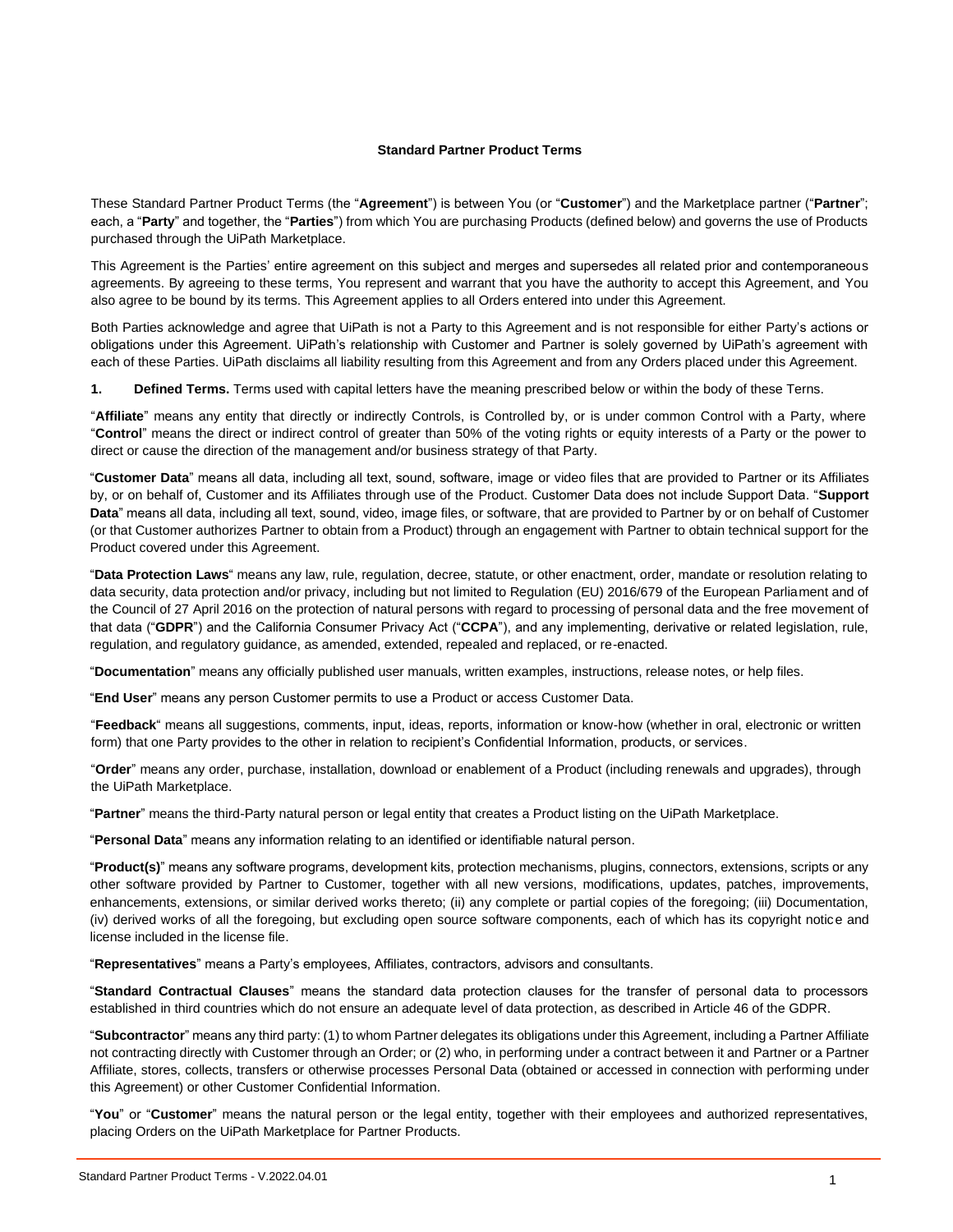#### **2. License to Products**

- 2.1. **License Grant.** Products are licensed and not sold. Upon UiPath's acceptance of an Order, and subject to Customer's compliance with this Agreement, Partner grants Customer a nonexclusive and limited license to copy, download, install, run, access, display, use or otherwise interact with, the ordered Products. These licenses are solely for Customer's own use and business purposes and are nontransferable except as expressly permitted under this Agreement or applicable law.
- 2.2. **Duration of Licenses.** Licenses granted on a subscription basis expire at the end of the applicable subscription period set forth in the Order, unless renewed. Licenses granted for metered Products billed periodically based on usage continue as long as Customer continues to pay for its usage of the Products. All other licenses become perpetual upon payment in full.
- 2.3. **End Users.** Customer will control access to and use of the Products by End Users and is responsible for any use of the Products that does not comply with this Agreement.
- 2.4. **Affiliates**. Customer may order Products for use by its Affiliates. If it does, the licenses granted to Customer under this Agreement will apply to such Affiliates, but Customer will have the sole right to enforce this Agreement against Partner. Customer will remain responsible for all obligations under this Agreement and for its Affiliates' compliance with this Agreement and any applicable Order(s).
- 2.5. **Reservation of Rights.** Partner reserves all rights not expressly granted in this Agreement. Products are protected by copyright and other intellectual property laws and international treaties. No rights will be granted or implied by waiver or estoppel. Rights to access or use Products on a device do not give Customer any right to implement Partner's patents or other intellectual property in the device itself or in any other software or devices.
- 2.6. **Restrictions**. Except as expressly permitted in this Agreement, Documentation or an Order, Customer must not (and is not licensed to): (a) copy, modify, reverse engineer, decompile, or disassemble any Product, or attempt to do so; (b) install or use any third-Party software or technology in any way that would subject Partner's intellectual property or technology to any other license terms; (c) work around any technical limitations in a Product or restrictions in Documentation; (d) separate and run parts of a Product on more than one device; (e) upgrade or downgrade parts of a Product at different times; (f) use a Product for any unlawful purpose; (g) transfer parts of a Product separately; or (h) distribute, sublicense, rent, lease, or lend any Products, in whole or in part, or use them to offer hosting services to a third party.
- 2.7. **License Transfers**. Customer may only transfer fully-paid, perpetual licenses to (a) an Affiliate or (b) a third party solely in connection with the transfer of hardware to which, or employees to whom, the licenses have been assigned as part of (i) a divestiture of all or part of an Affiliate or (ii) a merger involving Customer or an Affiliate. Upon such transfer, Customer must uninstall and discontinue using the licensed Product and render any copies unusable. Customer must notify Partner of a License transfer and provide the transferee a copy of this Agreement and any other documents necessary to show the scope, purpose, and limitations of the licenses transferred. Attempted license transfers that do not comply with this section are void.
- 2.8. **Feedback.** Any Feedback is given voluntarily, and the provider grants to the recipient, without charge, a non-exclusive license under provider's owned or controlled non-patent intellectual property rights to make, use, modify, distribute, and commercialize the Feedback as part of any of recipient's products and services, in whole or in part and without regard to whether such Feedback is marked or otherwise designated by the provider as confidential. The provider retains all other rights in any Feedback and limits the rights granted under this section to licenses under its owned or controlled non-patent intellectual property rights in the Feedback (which do not extend to any technologies that may be necessary to make or use any product or service that incorporates, but are not expressly part of, the Feedback, such as enabling technologies).

#### **3. Privacy**

- 3.1. **EU Standard Contractual Clauses.** To the extent applicable, the Parties will abide by the requirements of European Economic Area and Swiss data protection law regarding the collection, use, transfer, retention, and other processing of Personal Data from the European Economic Area and Switzerland. All transfers of Customer Data out of the European Union, European Economic Area, and Switzerland will be governed by the Standard Contractual Clauses, as designated by the European Commission, made available by the Partner at the applicable URL for such terms or as otherwise communicated to Customer.
- 3.2. **Personal Data.** Customer consents to the processing of Personal Data by Partner and its Affiliates, and their respective agents and subcontractors, as provided in this Agreement. Before providing Personal Data to Partner, Customer will obtain all required consents from third parties (including Customer's contacts, partners, distributors, administrators, and employees) under applicable privacy and Data Protection Laws.
- 3.3. **Processing of Personal Data; GDPR**. To the extent Partner is a processor or subprocessor of Personal Data subject to the GDPR, the Standard Contractual Clauses govern that processing and the Parties also agree to the following terms in this subsection ("Processing of Personal Data; GDPR"):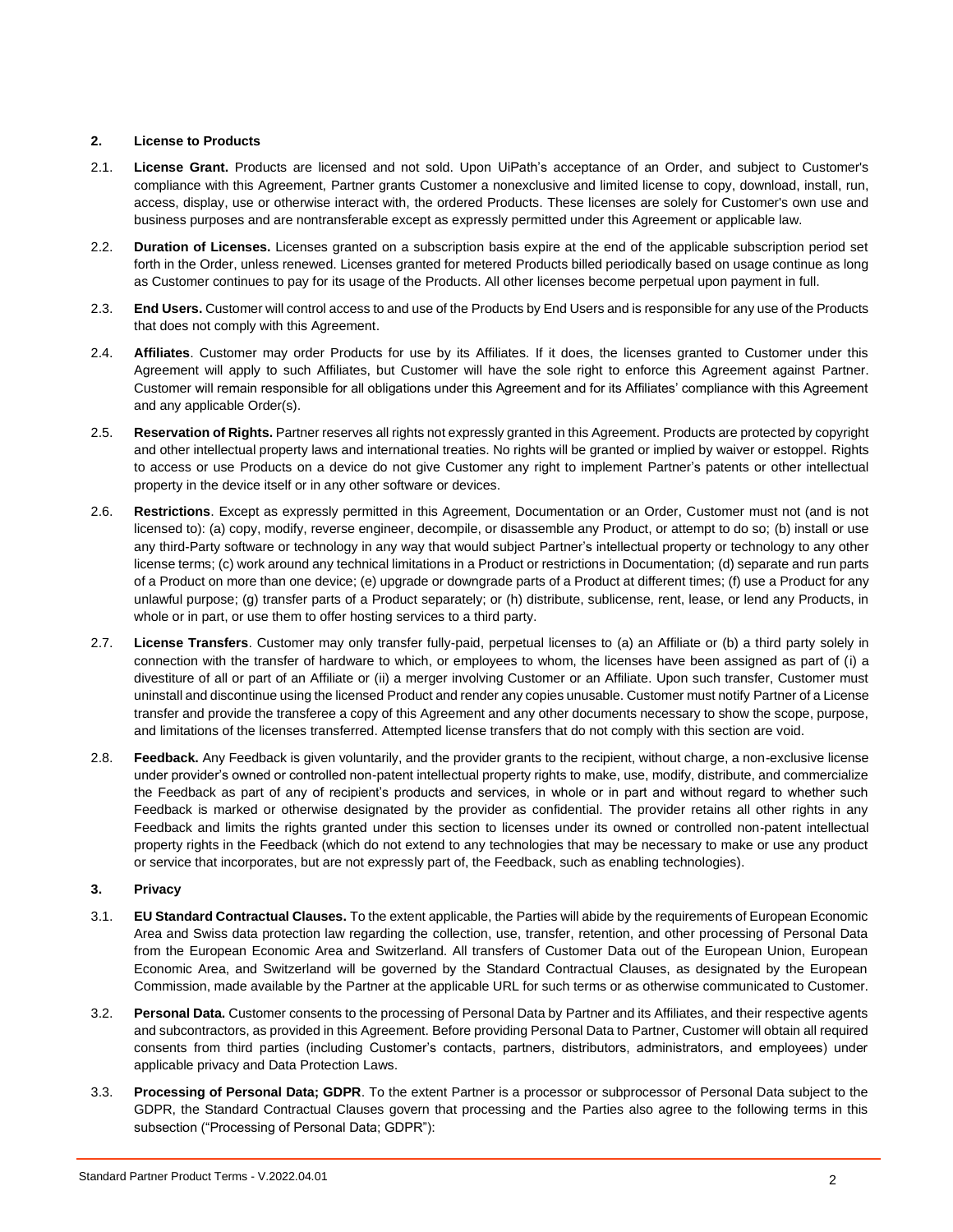- (i) **Processor and Controller Roles and Responsibilities**. Customer and Partner agree that Customer is the controller of Personal Data and Partner is the processor of such data, except when (a) Customer acts as a processor of Personal Data, in which case Partner is a subprocessor or (b) stated otherwise in any Product-specific terms. Partner will process Personal Data only on documented instructions from Customer. In any instance where the GDPR applies and Customer is a processor, Customer warrants to Partner that Customer's instructions, including appointment of Processor as a processor or subprocessor, have been authorized by the relevant controller.
- (ii) **Processing Details**. The Parties acknowledge and agree that: (a) the subject-matter of the processing is limited to Personal Data within the scope of the GDPR; (b) the duration of the processing will be for the duration of the Customer's right to use the Products and until all Personal Data is deleted or returned in accordance with Customer instructions or the terms of this Agreement; (c) the nature and purpose of the processing will be to provide the Products pursuant to this Agreement; (d) the types of Personal Data processed by the Products include those expressly identified in Article 4 of the GDPR; and (e) the categories of data subjects are Customer's representatives and end users, such as employees, contractors, collaborators, and customers, and other data subjects whose Personal Data is contained within any data made available to Partner by Customer.
- (iii) **Data Subject Rights; Assistance with Requests.** Partner will make information available to Customer in a manner consistent with the functionality of the Product and Partner's role as a processor of Personal Data of data subjects and the ability to fulfill data subject requests to exercise their rights under the GDPR. Partner will comply with reasonable requests by Customer to assist with Customer's response to such a data subject request. If Partner receives a request from Customer's data subject to exercise one or more of its rights under the GDPR in connection with a Product for which Partner is a data processor or subprocessor, Partner will redirect the data subject to make its request directly to Customer. Customer will be responsible for responding to any such request including, where necessary, by using the functionality of the Product. Partner will comply with reasonable requests by Customer to assist with Customer's response to such a data subject request.
- (iv) **Use of Subprocessors.** Customer consents to Partner using the subprocessors listed at the applicable Partner URL or as otherwise communicated to Customer. Partner remains responsible for its subprocessors' compliance with the obligations herein. Partner may update its list of subprocessors from time to time, by providing Customer at least fourteen (14) days notice before providing any new subprocessor with access to Personal Data. If Customer does not approve of any such changes, Customer may terminate any subscription for the affected Product without penalty by providing, prior to expiration of the notice period, written notice of termination that includes an explanation of the grounds for non-approval.
- (v) **Records of Processing Activities.** Partners will maintain all records required by the GDPR and, to the extent applicable to the processing of Personal Data on behalf of Customer, make them available to Customer upon request.

## **4. Confidentiality**

- 4.1. **Confidential Information.** "Confidential Information" is non-public information that is designated "confidential" or that a reasonable person should understand is confidential, including, but not limited to, Customer Data, the terms of this Agreement, and Customer's account authentication credentials. Confidential Information does not include information that: (a) becomes publicly available without a breach of a confidentiality obligation; (b) the receiving Party received lawfully from another source without a confidentiality obligation; (c) is independently developed; or (d) is a comment or suggestion volunteered about the other Party's business, products or services.
- 4.2. **Protection of Confidential Information.** Each Party will take reasonable steps to protect the other's Confidential Information and will use the other Party's Confidential Information only for purposes of the Parties' business relationship. Neither Party will disclose Confidential Information to third parties, except to its Representatives, and then only on a need-to-know basis under nondisclosure obligations at least as protective as this Agreement. Each Party remains responsible for the use of Confidential Information by its Representatives and, in the event of discovery of any unauthorized use or disclosure, must promptly notify the other Party.
- 4.3. **Disclosure required by law.** A Party may disclose the other's Confidential Information if required by law, but only after it notifies the other Party (if legally permissible) to enable the other Party to seek a protective order.
- 4.4. **Duration of Confidentiality obligation.** These obligations apply: (1) for Customer Data, until it is deleted by Partner; and (2) for all other Confidential Information, for a period of five years after a Party receives the Confidential Information.

## **5. Service Level Agreement**

5.1. **Support**. Partner may offer further availability and support obligations for a Product. Such service level agreement ("SLA") will be made available by the Partner at the applicable URL for such SLA or as otherwise communicated to Customer.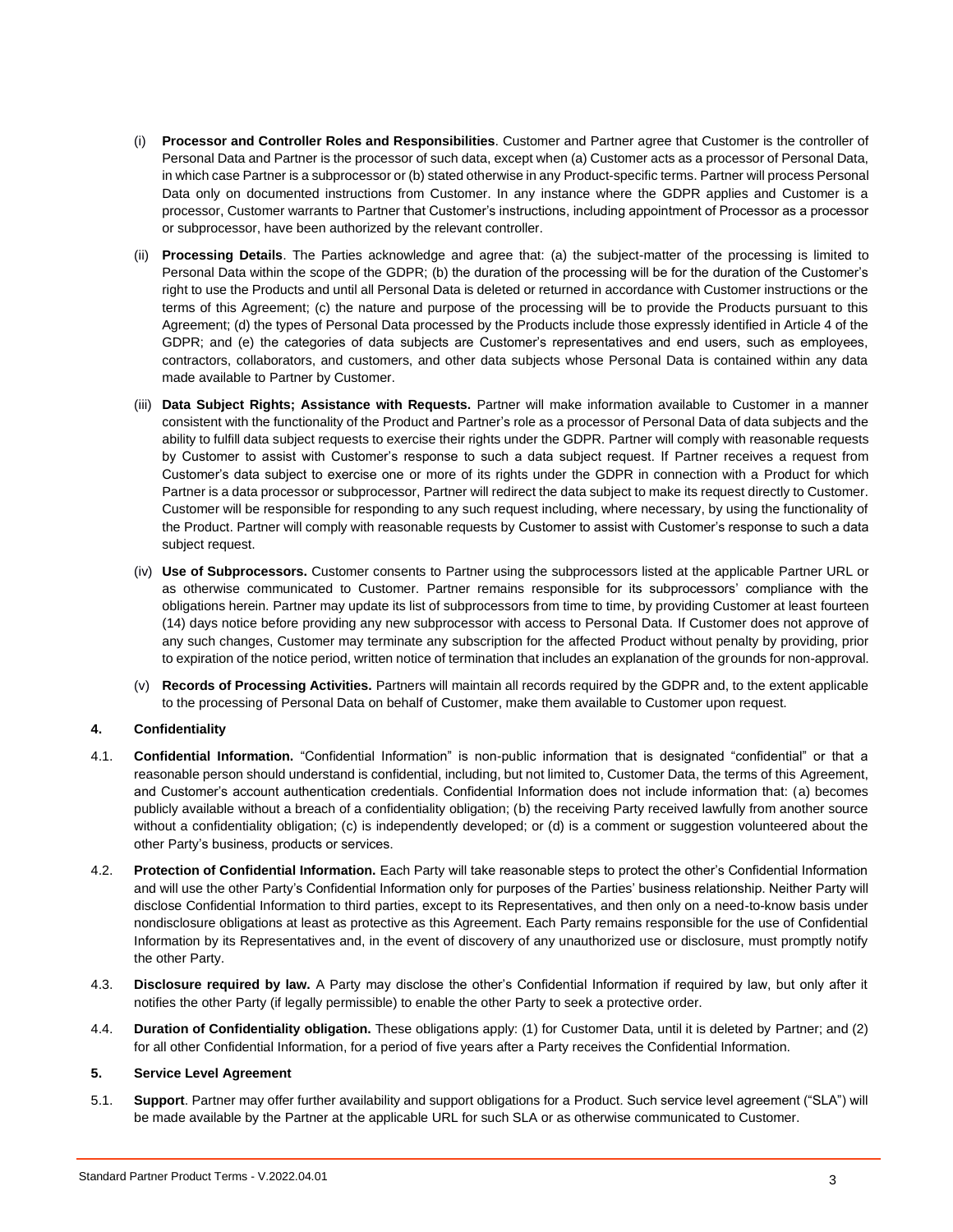# **6. Compliance.**

6.1. **Records.** Customer must keep records relating to Products it and its Affiliates use or distribute. At Partner's expense, Partner may verify Customer's and its Affiliates' compliance with this Agreement at any time upon 30 days' notice. To do so, Partner may engage an independent auditor (under nondisclosure obligations) or ask Customer to complete a self-audit process. Customer must promptly provide any information and documents that Partner or the auditor reasonably requests related to the verification and access to systems running the Products. If verification or self-audit reveals any unlicensed use, Customer must, within 30 days, order sufficient licenses to cover the period of its unlicensed use and reimburse Partner for its costs incurred in verification. All information and reports related to the verification process will be Confidential Information and used solely to verify compliance. Nothing in this section limits Customer's right to audit Partner under the GDPR provisions.

## **7. Partner Representation and Warranties**

- 7.1. Partner continuously represents and warrants that: (i) it has full rights and authority to enter into, perform under, and grant the rights in, this Agreement; (ii) its performance will not violate any agreement or obligation between it and any third party; (iii) the Product will substantially conform to the Documentation; (iv) the Product will not: (a) to the best of Partner's knowledge, infringe or violate any third-party patent, copyright, trademark, trade secret, or other proprietary right; or (b) contain viruses or other malicious code that will degrade or infect any products, services, software, or Customer's network or systems, and; (v) while performing under this Agreement, Partner will comply with law, including Data Protection Laws and anti-corruption laws.
- 7.2. **WARRANTY EXCLUSIONS**. **EXCEPT AS EXPRESSLY STATED IN THIS AGREEMENT, THE PRODUCT IS PROVIDED "AS IS". TO THE MAXIMUM EXTENT PERMITTED BY LAW, PARTNER DISCLAIMS ANY AND ALL OTHER WARRANTIES (EXPRESS, IMPLIED OR STATUTORY, OR OTHERWISE) INCLUDING OF MERCHANTABILITY OR FITNESS FOR A PARTICULAR PURPOSE, WHETHER ARISING BY A COURSE OF DEALING, USAGE OR TRADE PRACTICE, OR COURSE OF PERFORMANCE.**

## **8. Indemnification and Limitation of Liability**

- 8.1. **Indemnification by Customer.** Customer will defend Partner and its Affiliates from and against any and all third party claims, actions, suits, proceedings arising from or related to Customer's or any authorized user's violation of this Agreement or user terms (a "Claims Against Partner"), and will indemnify Partner and its Affiliates for all reasonable attorney's fees incurred and damages and other costs finally awarded against Partner or its Affiliates in connection with or as a result of, and for amounts paid by Partner or its Affiliates under a settlement Customer approves of in connection with a Claim Against Partner. Partner must provide Customer with prompt written notice of any Claims Against Partner and allow Customer the right to assume the exclusive defense and control of the claim, and cooperate with any reasonable requests assisting Customer's defense and settlement of such matter.
- 8.2. **Indemnification by Partner.** Partner will defend Customer from and against any and all third party claims, actions, suits, proceedings, and demands alleging that the use of the Product as permitted under this Agreement infringes or misappropriates a third party's intellectual property rights (a "Claim Against Customer"), and will indemnify Customer for all reasonable attorney's fees incurred and damages and other costs finally awarded against Customer in connection with or as a result of, and for amounts paid by Customer under a settlement Partner approves of in connection with a Claim Against Customer; provided, however, that the Partner has no liability if a Claim Against Customer arises from: (1) Customer Data or non-Partner products, including third-Party software; and (2) any modification, combination or development of the Product that is not performed or authorized in writing by Partner, including in the use of any application programming interface (API). Customer must provide Partner with prompt written notice of any Claim Against Customer and allow Partner the right to assume the exclusive defense and control, and cooperate with any reasonable requests assisting Partner's defense and settlement of such matter. This section states Partner sole liability with respect to, and Customer's exclusive remedy against Partner for, any Claim Against Customer.
- 8.3. **DAMAGES EXCLUSION.** IN NO EVENT WILL EITHER PARTY BE LIABLE FOR INDIRECT, INCIDENTAL, SPECIAL, PUNITIVE, OR CONSEQUENTIAL DAMAGES, OR LOSS OF USE, LOSS OF PROFITS, OR INTERRUPTION OF BUSINESS, HOWEVER CAUSED OR ON ANY THEORY OF LIABILITY.
- 8.4. **LIABILITY CAP.** UNLESS PROHIBITED BY APPLICABLE LAWS AND EXCEPT FOR ACTS OF FRAUD OR WILLFUL MISCONDUCT AND EXCEPT FOR THE INDEMNIFICATION OBLIGATIONS HEREUNDER, THE MAXIMUM AGGREGATE LIABILITY OF EACH PARTY FOR ALL CLAIMS (INDIVIDUALLY AND TOGETHER) UNDER, OR RELATING TO, THIS AGREEMENT WILL NOT EXCEED THE AMOUNT CUSTOMER PAID FOR THE OFFERING DURING THE 12 MONTHS BEFORE THE CLAIM.

## **9. Pricing and Payment**

9.1. Customer's pricing and payment terms for a given Order are set forth and governed by the applicable Order.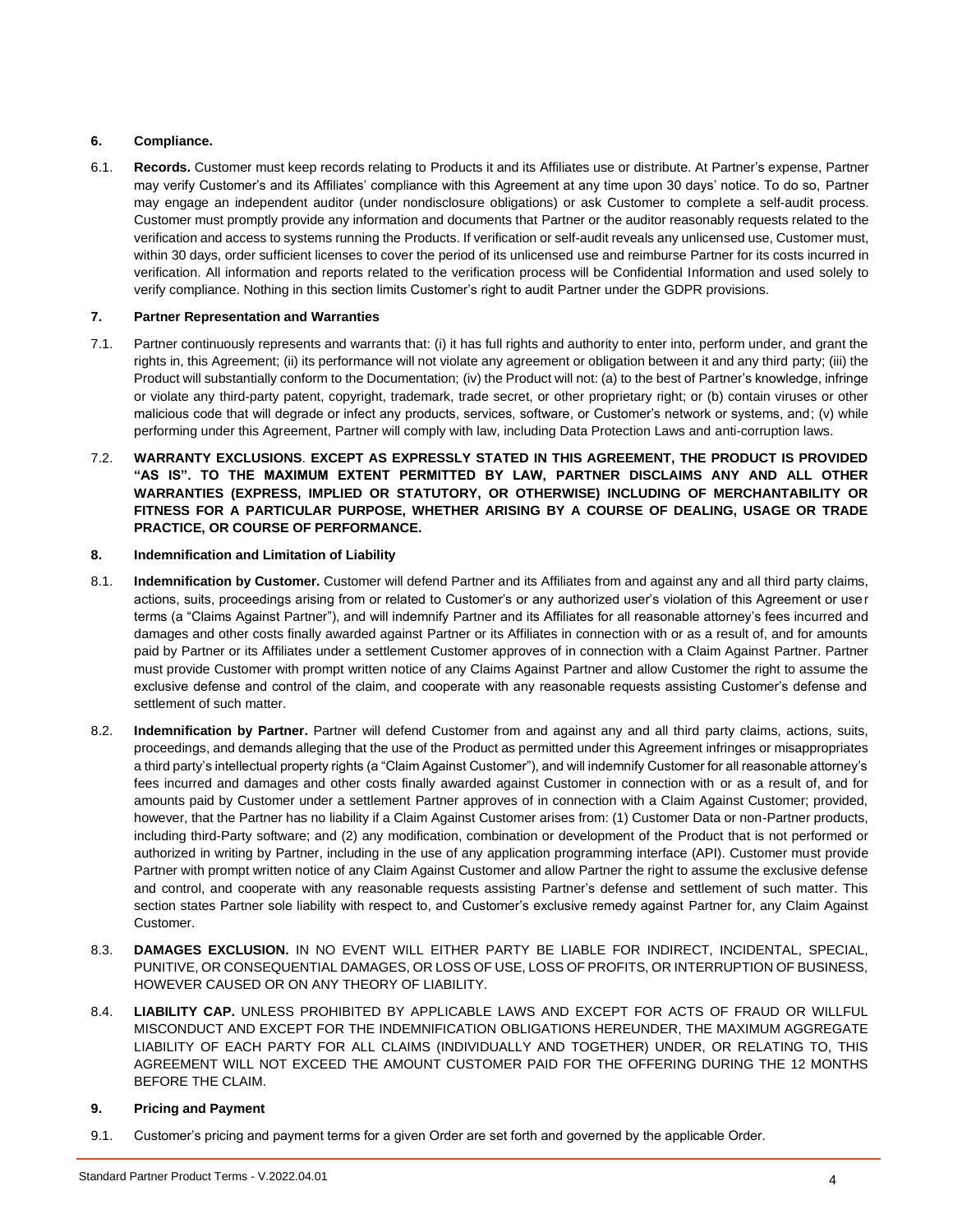9.2. **Return Policy**. Except as expressly provided in this Agreement, and except where refunds and other remedies cannot be excluded under the applicable laws, all Orders are non-cancelable and non-refundable.

#### **10. Term and Termination.**

- 10.1. **Term.** This Agreement is effective until terminated by a Party, as described below. The term for each Order will be set forth therein.
- 10.2. **Termination without Cause.** Unless otherwise set forth in an Order, either Party may terminate this Agreement or any Order without cause on 60 days' notice. Termination without cause will not affect Customer's perpetual licenses, and licenses granted on a subscription basis will continue for the duration of the subscription period(s), subject to the terms of this Agreement. Except as expressly provided in this Agreement, Partner will not provide refunds or credits if the Agreement or an Order is terminated without cause.
- 10.3. **Termination for Cause.** Without limiting other remedies it may have, either Party may terminate this Agreement or any Order immediately on notice if (i) the other Party materially breaches the Agreement or an Order, and fails to cure the breach within 30 days after receipt of notice of the breach; or (ii) the other Party becomes insolvent. Upon such termination, the following will apply:
	- (i) All licenses granted under this Agreement will terminate immediately except for fully-paid, perpetual licenses;
	- (ii) All amounts due under any unpaid invoices will become due and payable immediately;
	- (iii) If Partner is in breach, Customer will receive a refund or credit for any subscription fees, including amounts paid in advance for unused consumption for any usage period after the termination date.
- 10.4. **Suspension.** Partner may suspend use of the Product without terminating this Agreement during any period of material breach. Partner will give Customer reasonable notice before suspending the Product. Suspension will only be to the extent reasonably necessary.
- 10.5. **Survival.** The terms of this Agreement, including the applicable Order, that are likely to require performance, or have application to events that may occur, after the termination or expiration of this Agreement or any Order, will survive termination or expiration, including all indemnity obligations and procedures.

#### **11. Governing Law and Dispute Resolution**

- 11.1. **Governing Law.** This Agreement is governed by the laws indicated below, depending on Your domicile/headquarters, without regard to conflicts of law provisions:
	- (i) **United States of America, Canada or Mexico** (**North America**): If you acquired the Product in the North America, the laws of the state or province where You live or where Your principal place of business is located, govern the interpretation of these terms, claims for breach of them, and all other claims (including consumer protection, unfair competition, and tort claims);
	- (ii) **Outside of North America**: If you acquired the Products in any other country, the laws of that country apply.

## **12. General**

- 12.1. **Entire Agreement and Amendments.** This Agreement constitutes the entire agreement between the Parties with respect to the subject matter of this Agreement and takes prevalence over any prior written or oral agreement between them with respect to such subject matter. Unless otherwise agreed in a writing signed by both Parties, Partner will not change the terms of this Agreement, including privacy terms, during the term of this Agreement. If there is a conflict between any parts of this Agreement, the following order of precedence will apply: (i) Order; (ii) this Agreement; (iii) Service Level Agreement (SLA); and (iv) Documentation.
- 12.2. **Independent contractors.** The Parties are independent contractors. Customer and Partner each may develop products independently without using the other's Confidential Information.
- 12.3. **Non-Exclusivity.** Customer is free to enter into agreements to license, use, and promote the services of others.
- 12.4. **Assignment.** Either Party may assign this Agreement to an Affiliate, but it must notify the other Party in writing of the assignment. Customer consents to the assignment to an Affiliate or third party, without prior notice, of any rights Partner may have under this Agreement to receive payment and enforce Customer's payment obligations, and all assignees may further assign such rights without further consent. Furthermore, either Party may assign this Agreement without the consent of the other Party in connection with a merger, reorganization, acquisition, or other transfer of all or substantially all of such Party's assets. Any other proposed assignment of this Agreement must be approved by the non-assigning Party in writing. Assignment